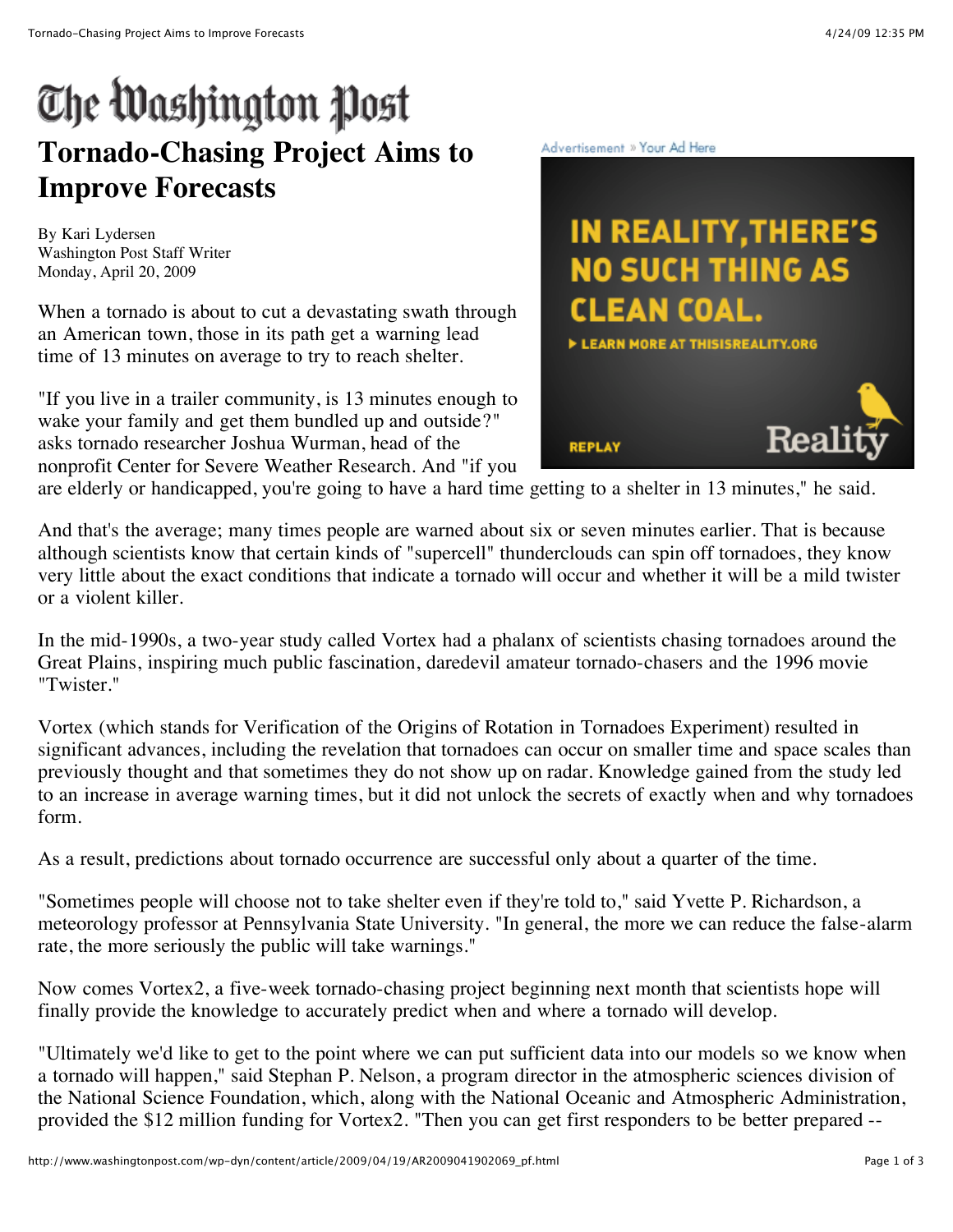police, fire, medical personnel, even power companies. Now, that's not even remotely possible."

As part of Vortex2, about 80 veteran scientists and graduate students will chase storms across a wide swath from South Dakota to Texas and from eastern Colorado to Iowa and Minnesota, with their nerve center in Norman, Okla.

They will be armed with a host of tools, including lasers that measure raindrops, Doppler radar mounted on trucks, high-tech balloons, unmanned aircraft and instruments on tripods anchored in the tornadoes' path.

"We're throwing everything but the kitchen sink at it," said Wurman, who has chased 141 tornadoes over 14 years. "We'll have a whole potpourri of instruments surrounding the storm, all measuring different things in different ways."

The technology available this time is far superior. The inaugural Vortex used Doppler radar on planes, which would pass over a tornado at about five-minute intervals. Now radar mounted on trucks, which can get within two miles of a tornado, will provide uninterrupted data.

"We will be able to distinguish between rain, hail, dust, debris, flying cows," said Howard Bluestein, a meteorology professor at the University of Oklahoma and member of the Vortex2 steering committee.

Two ingredients are necessary to form the supercell thunderstorms that spawn tornadoes: a source of buoyant energy, namely warm and moist air near the ground, and a rotational force generated by winds at the surface blowing at a different speed or direction than winds high in the atmosphere.

A typical thundercloud develops as warm air rises into colder air masses above, then usually dissipates quickly once rain falls. Supercell thunderstorms, by contrast, can last for hours and can move rapidly, tracking over 100 miles. Supercell thunderstorms may also create "mesocyclones," swirling winds embedded within the larger thunderhead that can be as much as six miles in diameter.

About five to 10 percent of these storms actually spin off tornadoes, which are typically about 500 feet in diameter. Scientists know what forms a mesocyclone, but they are largely lost when it comes to understanding which ones will spawn tornadoes and how violent they will be.

"A number of things have to happen sequentially and at the same time and in the right order," said John Monteverdi, a meteorologist at San Francisco State University who has been chasing tornadoes for 24 years. "You have to start knocking the dominos down to find out what happens in that last stage. I think we're getting close, and this project should help."

Risky though it appears, members of the project note that their crews have never logged a death or severe injury. But they say amateur tornado-chasers who follow scientists around with video cameras are endangering themselves and others. Not only do these adrenalin junkies put themselves in harm's way, the scientists say, they often speed and park their cars in the middle of the road, endangering other motorists and distracting highway patrol officers.

Scientists warn that it is only a matter of time before a major tornado sweeps through a densely populated urban area and causes horrific damage and loss of life.

Chicago, Atlanta, Dallas and Houston, in particular, are in regions prone to violent tornadoes. Wurman said